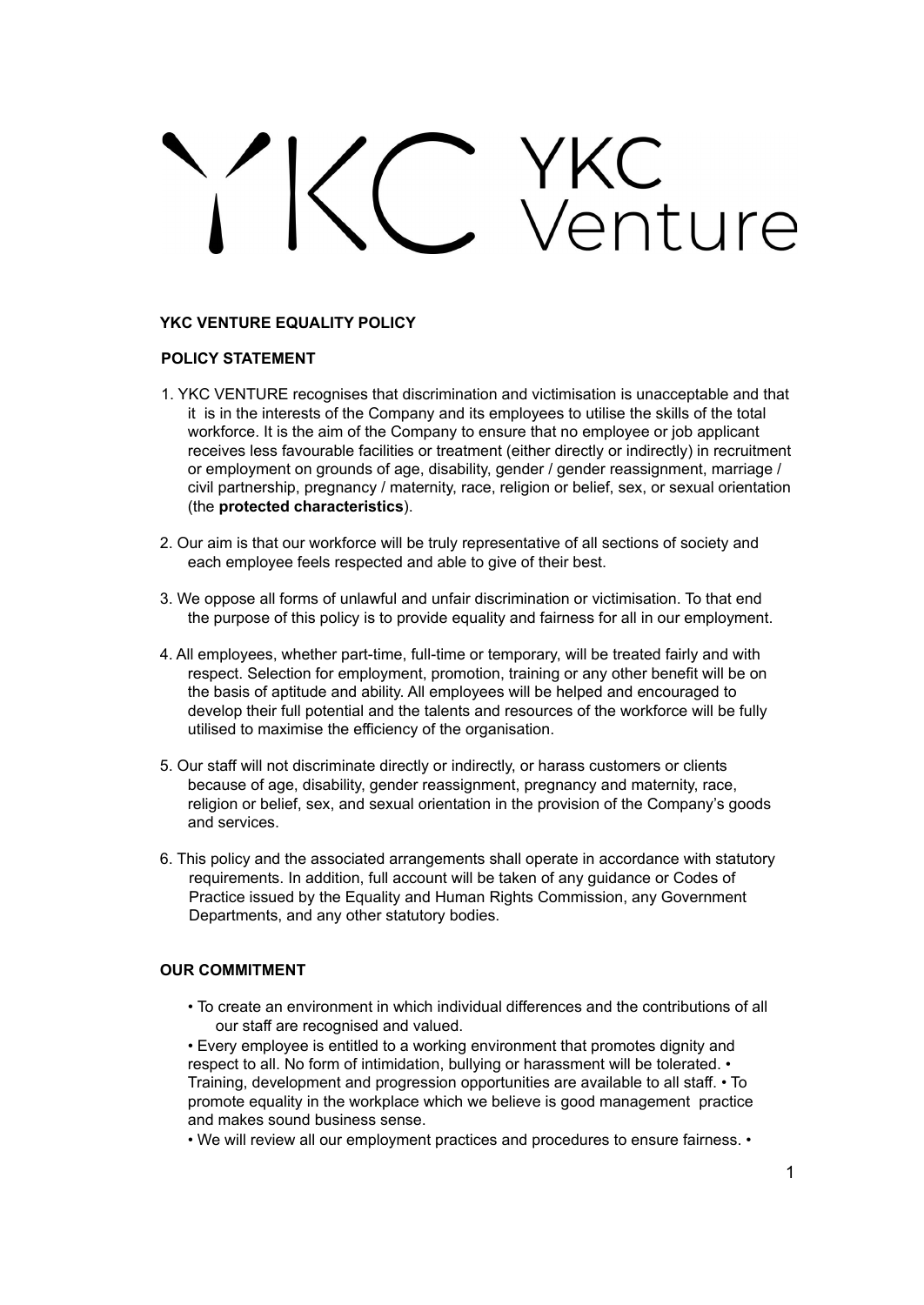Breaches of our equality policy will be regarded as misconduct and could lead to disciplinary proceedings.

- This policy is fully supported by senior management and has been agreed with trade unions and/or employee representatives.
- The policy will be monitored and reviewed annually

# **RESPONSIBILITIES OF MANAGEMENT**

Responsibility for ensuring the effective implementation and operation of the arrangements will rest with the Chief Executive. Directors / Managers will ensure that they and their staff operate within this policy and arrangements, and that all reasonable and practical steps are taken to avoid discrimination. Each manager will ensure that:

- all their staff are aware of the policy and the arrangements, and the reasons for the policy;
- grievances concerning discrimination are dealt with properly, fairly and as quickly as possible;
- proper records are maintained.

Human Resources / Head Office will be responsible for monitoring the operation of the policy in respect of employees and job applicants, including periodic departmental audits.

# **RESPONSIBILITIES OF STAFF**

Responsibility for ensuring that there is no unlawful discrimination rests with all staff and the attitudes of staff are crucial to the successful operation of fair employment practices. In particular, all members of staff should:

• comply with the policy and arrangements;

• not discriminate in their day to day activities or induce others to do so; • not victimise, harass or intimidate other staff or groups who have, or are perceived to have one of the protected characteristics.

• ensure no individual is discriminated against or harassed because of their association with another individual who has a protected characteristic. • inform their manager if they become aware of any discriminatory practice.

# **THIRD PARTIES**

Third-party harassment occurs where a Company employee is harassed, and the harassment is related to a protected characteristic, by third parties such as clients or customers. YKC VENTURE will not tolerate such actions against it's staff, and the employee concerned should inform their manager / supervisor at once that this has occurred. YKC VENTURE will fully investigate and take all reasonable steps to ensure such harassment does not happen again.

### **RELATED POLICIES AND ARRANGEMENTS**

All employment policies and arrangements have a bearing on equality of opportunity. The Company policies will be reviewed regularly and any discriminatory elements removed.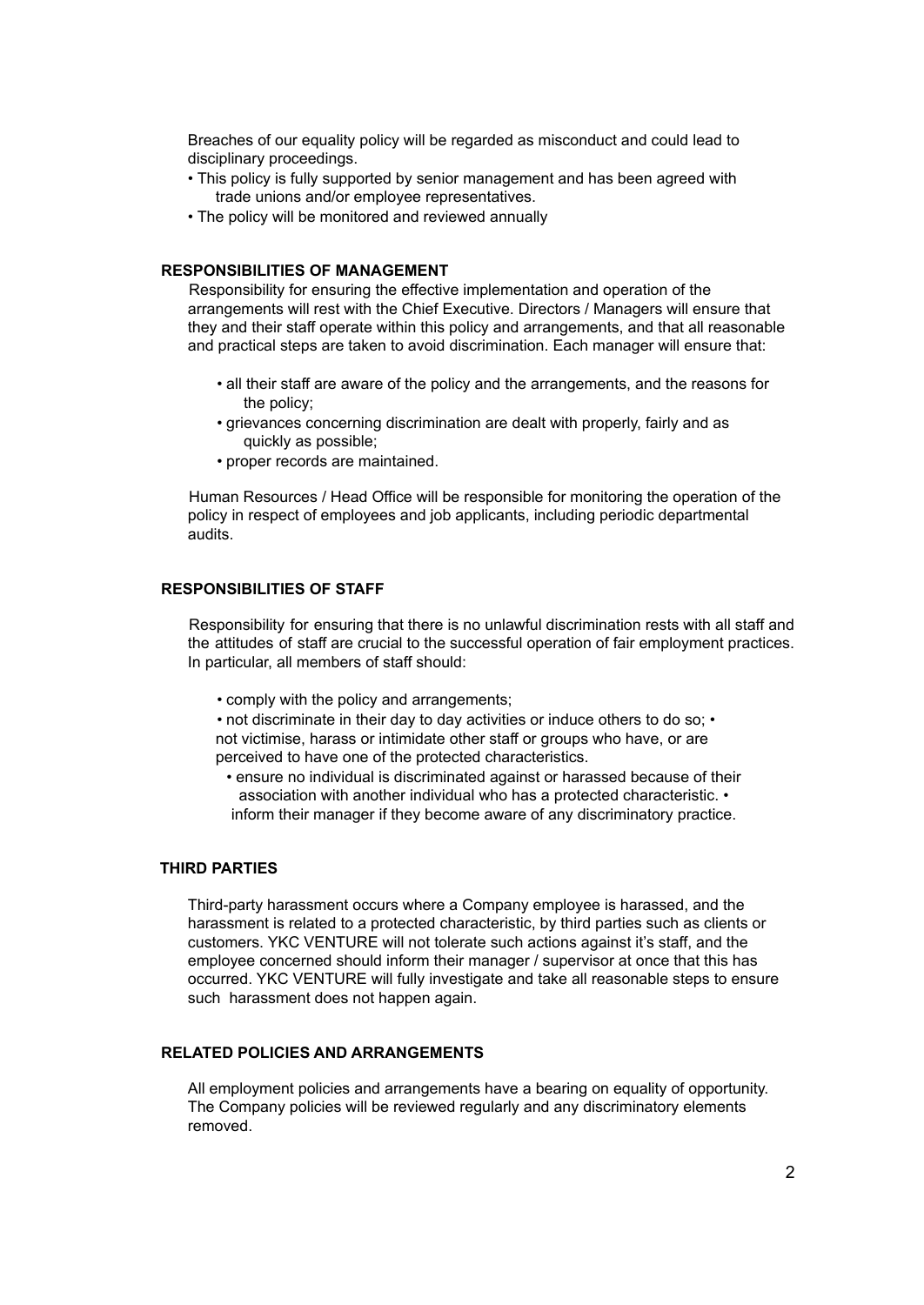### **RIGHTS OF DISABLED PEOPLE**

The Company attaches particular importance to the needs of disabled

people. Under the terms of this policy, managers are required to:

- make reasonable adjustment to maintain the services of an employee who becomes disabled, for example, training, provision of special equipment, reduced working hours. (NB: managers are expected to seek advice on the availability of advice and guidance from external agencies to maintain disabled people in employment);
- include disabled people in training/development programmes;
- give full and proper consideration to disabled people who apply for jobs, having regard to making reasonable adjustments for their particular aptitudes and abilities to allow them to be able to do the job.

# **EQUALITY TRAINING**

A series of regular briefing sessions will be held for staff on equality issues. These will be repeated as necessary. Equality information is also included in induction programmes.

Training will be provided for managers on this policy and the associated arrangements. All managers who have an involvement in the recruitment and selection process will receive specialist training.

### **MONITORING**

• The Company deems it appropriate to state its intention not to discriminate and assumes that this will be translated into practice consistently across the organisation as a whole. Accordingly, a monitoring system will be introduced to measure the effectiveness of the policy and arrangements.

• The system will involve the routine collection and analysis of information on employees by gender, marital status, ethnic origin, sexual orientation, religion / beliefs, grade and length of service in current grade. Information regarding the number of staff who declare themselves as disabled will also be maintained.

- There will also be regular assessments to measure the extent to which recruitment to first appointment, internal promotion and access to training/development opportunities affect equal opportunities for all groups.
- We will maintain information on staff who have been involved in certain key policies: Disciplinary, Grievance and Bullying & Harassment.
- Where appropriate **equality impact assessments** will be carried out on the results of monitoring to ascertain the effect of the Company policies and our services / products may have on those who experience them.
- The information collected for monitoring purposes will be treated as confidential